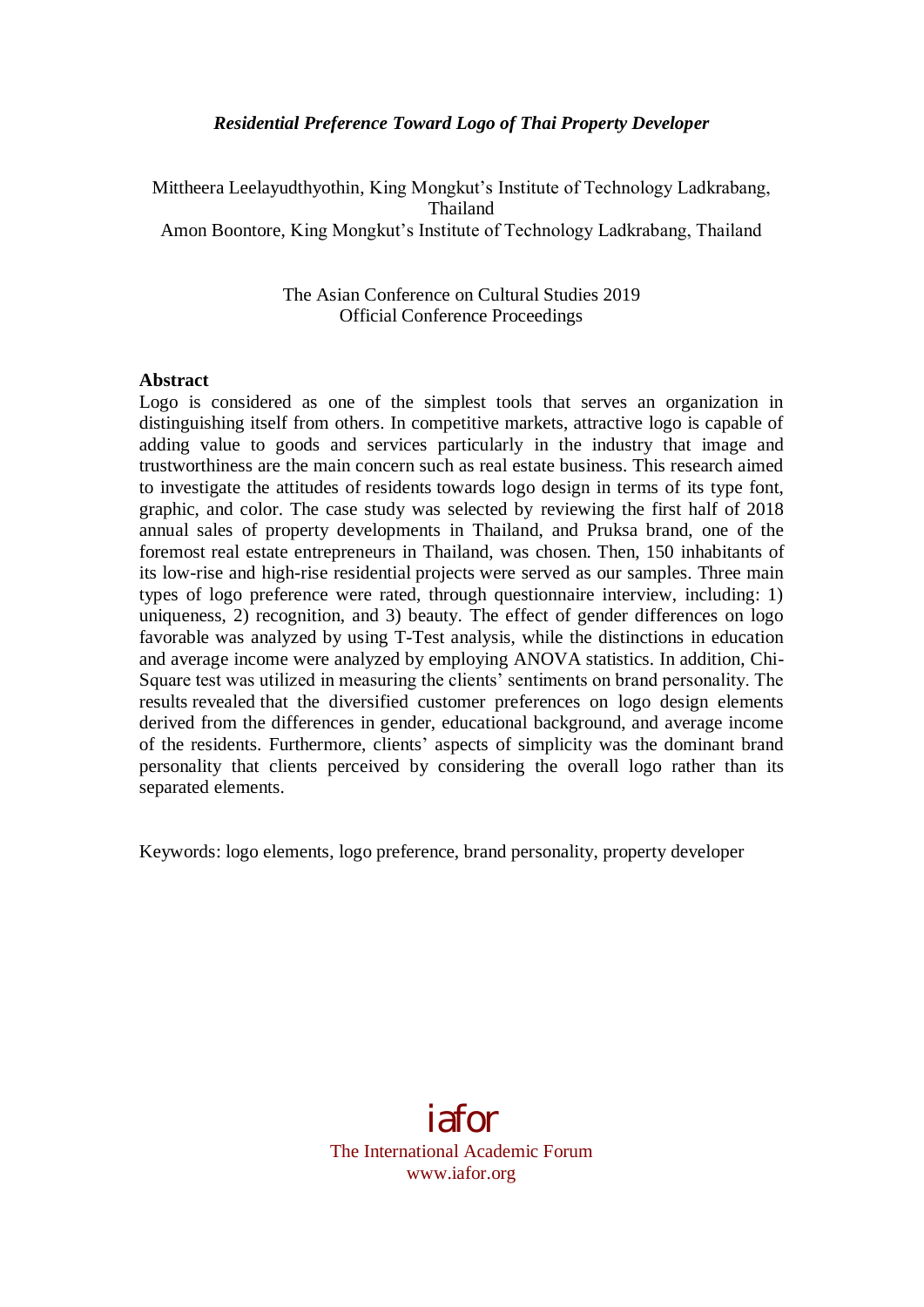### **Introduction**

One of the fundamental communication devices that most organizations use in differentiating themselves from others is logo. An efficient logo is not only representing company identity, but also underpinning goods, services, and branding. Hence, it essentially requires attentive design. This study based on the idea that viewers' preference is the initial step in pursuing good logo design. A logo design, which is clear and simple or complicated and elaborate, visually represents an overall brand in its most basic form. Effective corporate logo design can affect brand identity and brand image directly, as a result it becomes the vital key reflecting brand personality. The main objective of this study was to examine clients' attitudes toward basic elements of brand logo design and brand personality. One of the market segments that gives high priority on image, identity, and brand logo design is real estate development. We focused on Pruksa Holding Public Company Limited due to its No. 1 top selling rate during January 2017–June 2018 (Tednok, 2018). Two biggest residential projects, one was a low-rise building and another was a high-rise development, were taken as our case studies. By analyzing between the whole logo versus three main elements of logo including 1) type font, 2) graphic, and 3) color (Figure 1), two main research points were focused. First, we tested clients' preference in terms of uniqueness, recognition, and beauty using T-Test, ANOVA, and K-Way ANOVA analysis. Second, attitude regarding four principals of brand personality sophistication/up-to-date, excitement/friendliness, sincerity/simplicity, and security/trustworthiness—were statistically examined through Chi-Square test. Clearer understand about logo preference and brand personality could lead to a more practical way in design effective logo.

# **Elements of Logo**

Logo is basically created to represent the identity of an organization or a brand (Henderson & Cote, 1998). Its emergence can be found in various organizational activities which can be compared with the signature of a brand (Henderson P. W., Cote, Leong, & Schmitt, 2003) as it serves as a symbol or a brand mark. Perception of logo in both positive and negative ways can be transferred to brand image (Geuens, Weijters, & Wulf, 2009) along with perception about brand personality. Logo elements mainly consist of type font, graphic, and color (Figure 1); however, combination of all three elements is not compulsory required in designing a successful logo. Though, each element plays its specific role in portraying the identity of the brand.

Type font is generally set specifically to stand for title of a brand. It can be an alphabet, a word, a mix of words, an abbreviation, and other combinations with or without meaning. There are many kinds of type font designs such as type fonts with serif, san-serif, old style, modern, and so on. Shaikh, Chaparro, & Fox (2006) and Lieven et al. (2015) studied type font for logo design and suggested that it had effects on psychological perception that attracted viewers with gender differences distinctively, for instance, bold, solid, and angular type fonts attracted men, while women were fascinated to sleek, elegant, and round type fonts.

Graphic is the composition of design elements, i.e., dot, line, shape, form, space, and etc. which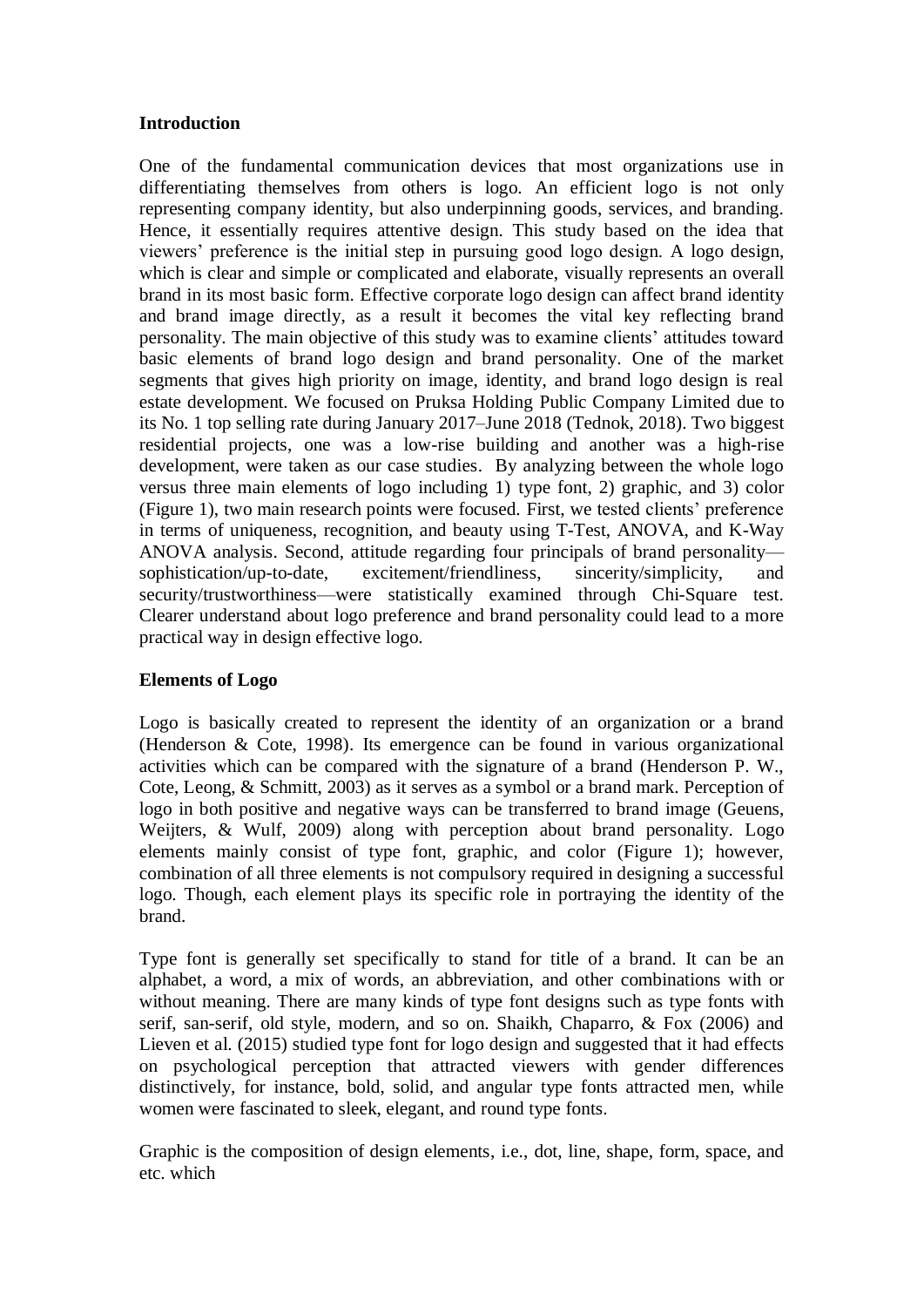mostly be arranged in two-dimensional space accompanied by design principles of repetition, contrast, emphasis, balance, proportion, rhythm, and so on. Black and white or color graphic logo can be stand-alone design or designed to collaborate with type font in completing a whole logo. The design characteristics of graphic can be derived from several kinds of shape and form such as representational form and biological form (Henderson P. W., Cote, Leong, & Schmitt, 2003) while Henderson & Cote (1998), Pittard, Ewing, & Jevons (2007), Van der Lans (2009), and Lieven et al. (2015) preferred man-made forms including manufactural and artificial forms. Furthermore, the study of Henderson & Cote (1998) and Machado (2015) indicated that natural form can be learned and recognized easier than abstract form which is rather difficult to understand and interpret.

Another element of logo is color which is generally appeared as part of type font, graphic, or within the overall of logo. Colors have influences over human feelings and link to human perceptions. Hence, the color of logo can lead to favorability and build recognition to a brand (Henderson & Cote, 1998; Hynes, 2009; Lieven et al. 2015). Besides, the studies of Lieven et al (2015) and Jablonski & Chaplin (2000) found that male prefers dark color, while light color stands for female.

The elements of logo have been the subject of interests among marketing scholars in several dimensions. Schmitt (1995) indicated that symbol used in corporate identity in Asia was different from in the Western world because of language and culture. Additionally, in East Asia, logo and brand name are essential in supporting corporate identity, particularly in advertisement (Han & Schmitt, 1997), while Henderson et al. (2003) proposed the significance of visual stimuli in brand developing in Asia. Thus, in Thailand, we sought to explore how logo elements are perceived. The whole logo and three logo elements—type font, graphic, and color—were focused as visual stimuli in this study (Figure 1).

|               | Elements of Logo |         |       |  |  |  |
|---------------|------------------|---------|-------|--|--|--|
| Overall Logo  | <b>Type Font</b> | Graphic | Color |  |  |  |
| <b>PRUKSA</b> | <b>PRUKSA</b>    |         |       |  |  |  |

Figure 1: Logo Elements of Pruksa Brand

# **Logo Preference**

A number of scholars have examined several aspects of logo and the topic of affective response to logo was rather popular (Henderson & Cote, 1998; Henderson P. W., Cote, Leong, & Schmitt, 2003; Hem & Iversen, 2004; Van der Lans, et al., 2009; Foroudi, Melewar, & Gupta, 2014; Machado, de Carvalho, Torres, & Costa, 2015). Affecttion has taken place after being stimulated by arousal during perception process. For the purpose of logo design, winning preference of majority is the desired achievement for which logo creator always seek. Besides, affective response to logo and corporate identity can convey optimistic feeling to a product and a brand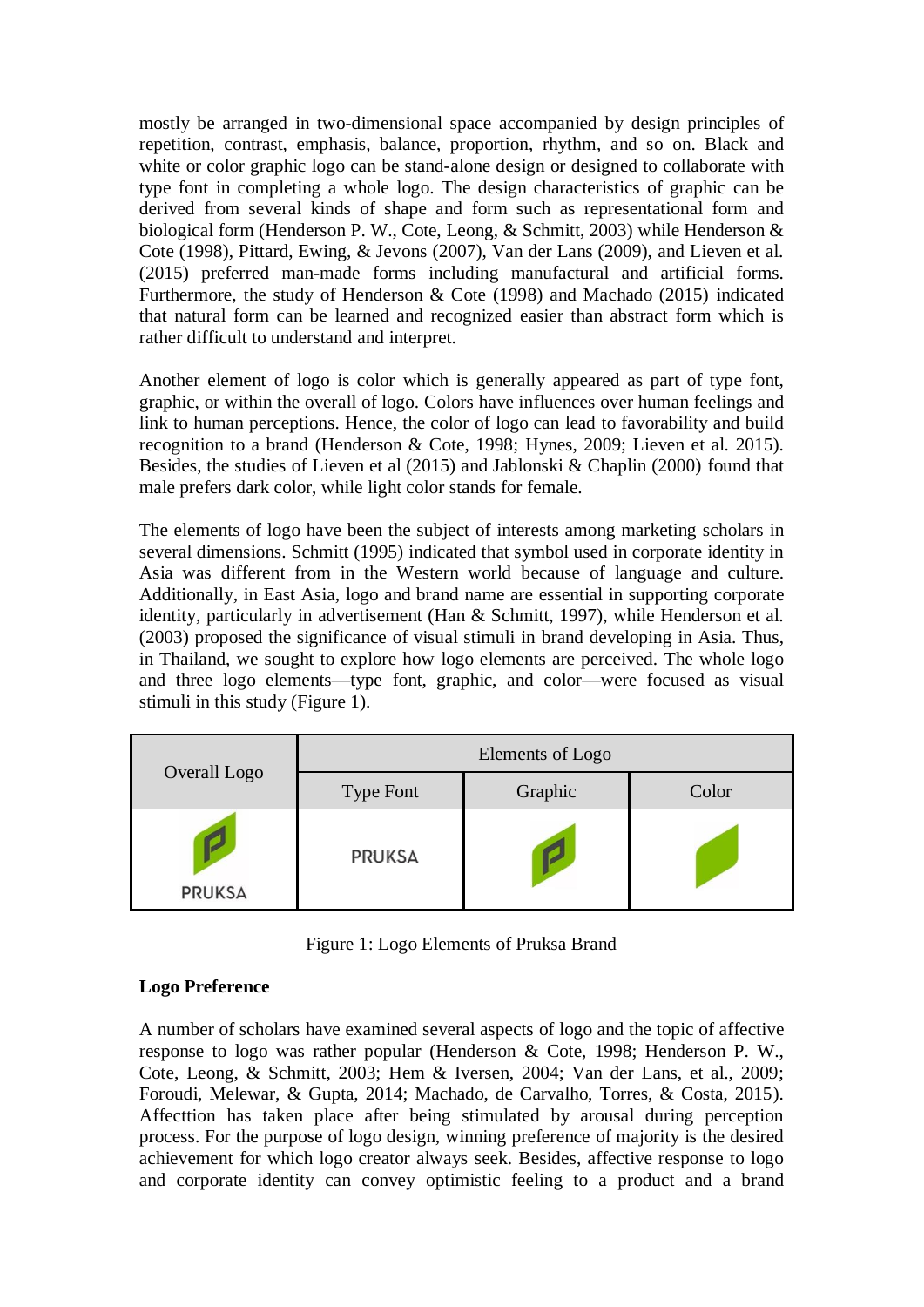(Schechter, 1993). Still, the exact elements of logo determining viewers' preferences were unclear and required further investigation.

As the primary purpose of logo is to represent organization identity, uniqueness serves as a basic aspect of logo preference that brand designer and brand owner expected. Various studies on logo design indicated that logo preference is generated by brand and logo familiarity and meaning (Henderson P. W., Cote, Leong, & Schmitt, 2003). Henderson P.W., Cote, Leong & Schmidt (2003) suggested that the attribute of recognition has become the utmost targeted destination that most brands anticipate from logo. The last aspect is aesthetics which can be considered as a pinnacle thought about any logos and these feelings can be transferred to a brand and a product (Park, Eisingerich, Pol, & Park, 2013). Aesthetics preferences derived from biological algorithm (Veryzer, 1993) as well as cultural influences (Henderson P. W., Cote, Leong, & Schmitt, 2003) that can be learned, explored, and developed through times. As a consequence, this study examined clients' responses toward logo elements in the forms of uniqueness, recognition, and beauty (Figure 2).

### **Brand Personality**

Another related brand identity topic that was attentive by marketing scholars is brand personality. It refers to the set of human characteristics that associated with a brand (Aaker L. J., 1997). Brand personality is considered as the major element of brand identity and brand image (Geuens, Weijters, & Wulf, 2009). Successful brand personality can potentially enhance brand equity (Geuens, Weijters, & Wulf, 2009) and brand loyalty (Seimiene & Kamarauskaite, 2014). Aaker's theoretical framework offered five dimensions of brand personality as following: sophistication, excitement, sincerity, competence, and ruggedness (Aaker L. J., 1997); however, Aaker's facets of brand identity have been modified through times by several researchers such as Aaker, Benet-Martinez, & Garolera (2001), Sung & Tinkham (2005), and Geuens, Weijters, & Wulf (2009). Therefore, new several scales of brand personality were developed, proposed, and applied accordingly. One factor concerning those revised scales was product category due to the reason that customers customarily perceive different types of product or service in different ways (Purkayastha, 2009). Since real estate business was designated as our case study, the attributes of brand personality were reconsidered and adjusted from ones that proposed by Aaker (1997).

Some of Aaker's dimensions can be adopted as they were suitable for the property development product category comprising sophistication, excitement, and sincerity. Additionally, one more important facet of personality that should be concerned for dwelling facility is security feature. In summary, four aspects of brand personality sophistication/up-to-date, excitement/friendliness, sincerity/simplicity, and security/trustworthiness—were inspected toward the perception of the whole logo versus three main elements of logo.

#### **Research Design**

Referring to the two research questions of this study, logo elements were served as independent variable and dependent variables consist of two variables: 1) logo preferences and 2) brand personality (Figure 2).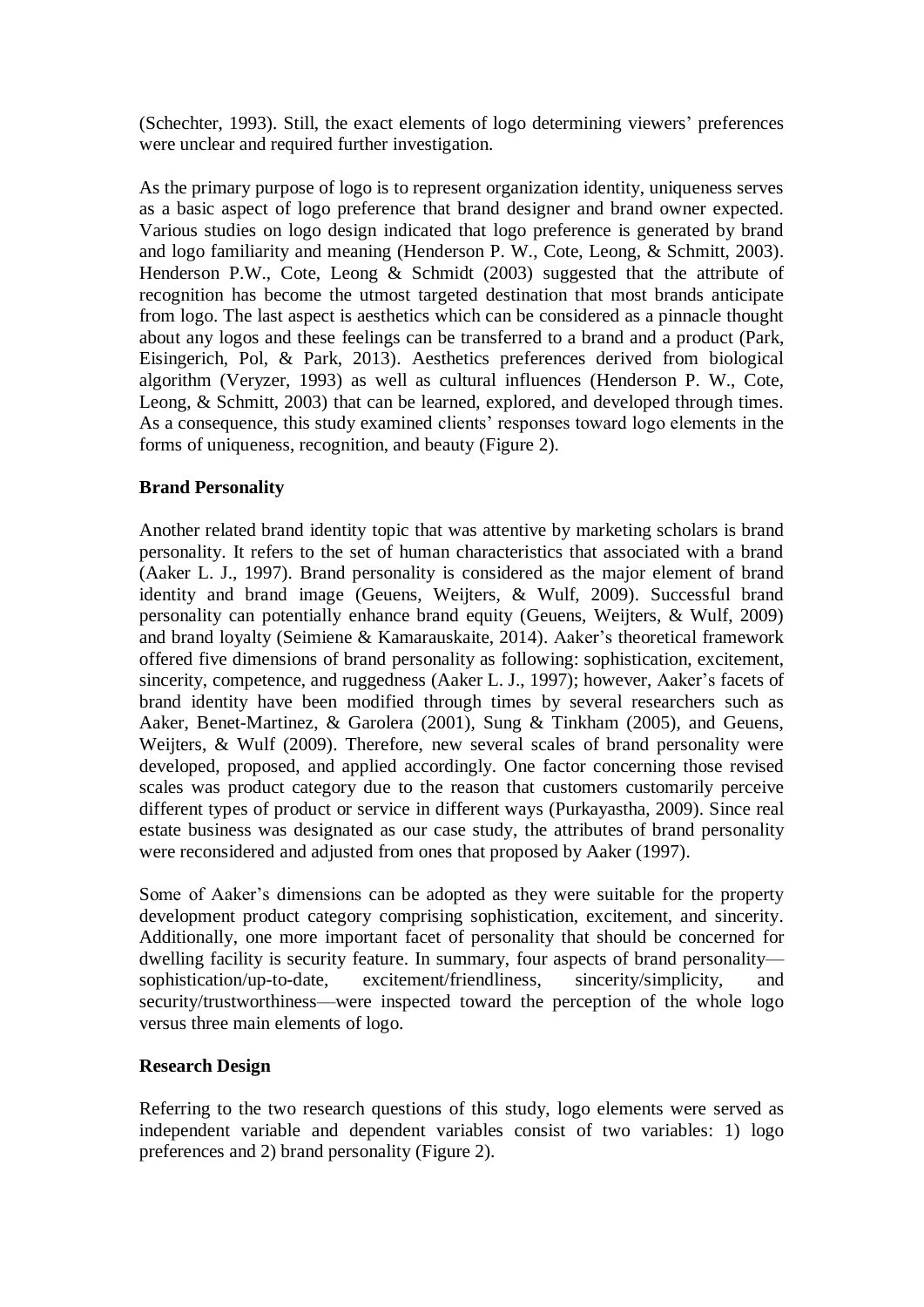

Figure 2: Research Framework

There were two studies involved in order to respond to research objectives and questions of this study.

# **Study 1**

The attitudes of Pruksa's clients toward logo elements were investigated. Each participants evaluated logo preferences in terms of uniqueness, recognition, and beauty toward four types of logo elements—the whole logo, type font, graphic, and color (Figure 2). To rate this affective responses, 5 point Likert scale was employed where a score of 1 refers to strongly disagree and a score of 5 denotes strongly agree through questionnaire interview. Then, the obtained data were analyzed by T-Test, ANOVA, and K-Way ANOVA statistics.

# **Study 2**

The association between sentiments of Pruksa's clients and brand personality were analyzed. The concept of sophistication/up-to-date, excitement/friendliness, sincerity/simplicity, and security/trustworthiness were assigned as our brand personality, and were rated by interviewees. Chi-Square statistics was engaged for analyzing the relationship between logo elements and brand personality.

#### **Case Study**

Our case study was purposively selected from the top ten property developer in Thailand. Consequently, two of Pruksa residential projects including 1) *Pruksa Ville* and 2) *Plum Condo*. The former is one of Pruksa low-rise townhome and located in Bangkok, while the latter is a high-rise condominium in Nontaburi province, a part of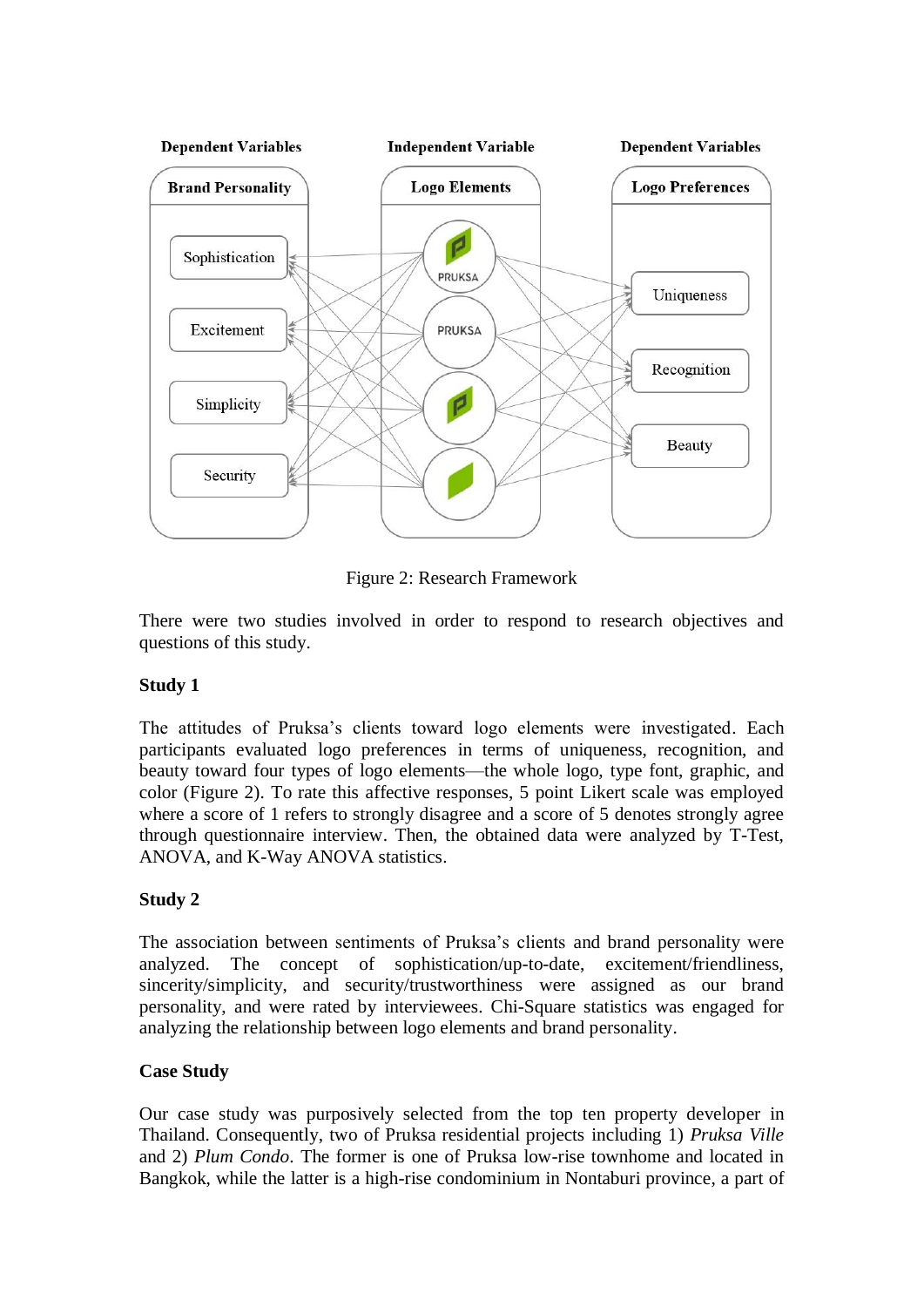Bangkok metropolitan region. Both residences contain the highest number of dwelling units comparing to similar residential types of Pruksa's projects (Figure 3).



Figure 3: Locations of Two Case Studies, *Plum Condo and Pruksa Ville*

# **The Results**

One hundred and fifty inhabitants who lives in those two residences were selected, systematically and randomly, as our samples. In summary, 51.3% of our samples were high-rise inhabitants of *Plum Condo* and 48.7% lives in *Pruksa Ville*. The majority of our samples are between 30 to 50 years old (72%), hold undergraduate degree (58%), work for private companies or state enterprises (47.3%), averagely earn 10,000- 20,000 Baht (43.3%) per month.

# **Study 1**

1.1 An independent samples T-Test was operated to compare logo elements preferences between low-rise and high-rise residents of Pruksa. There was no significant difference in low-rise and high-rise residential preferences toward logo elements.

1.2 An independent samples T-Test was conducted to compare logo elements preferences between male and female. Significant difference in female's favorable on the *beauty* aspect of *graphic* element ( $M = 4.28$ ,  $SD = 0.54$ ) over male ( $M = 3.94$ , *SD*  $= 0.76$ , *t* (148) = -3.10,  $p = 0.002$  was found. The results suggested that the *beauty* aspect of *graphic* element has an effect on gender difference. Specifically, the results displayed that female participants tend to be attracted by the *beauty* aspect of *graphic* element of logo more than male participants (Table 1).

1.3 A one-way ANOVA was performed to compare the effect of age of residents on logo elements preferences, but there was no significant difference among three group of ages toward logo elements.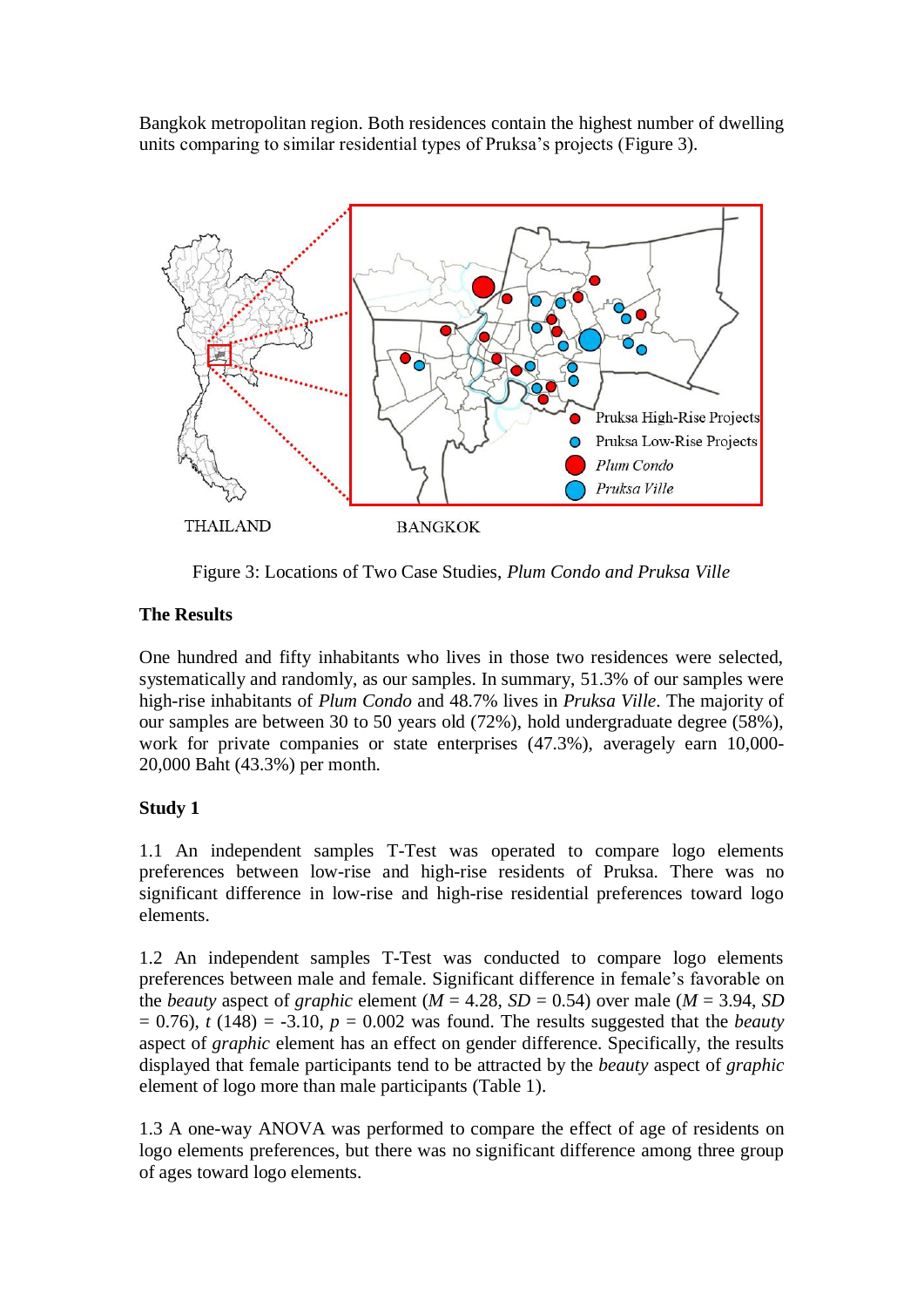1.4 A K-way ANOVA was applied to compare the effect of education background of participants toward preference of logo elements preferences. Three continuous levels of education were classified including 1) high school or lower level, 2) diploma, 3) Bachelor degree, and 4) Master degree or higher level. Four significant results were described in 1.4.1), 1.4.2), 1.4.3), and 1.4.4) as follows:

1.4.1 There was a significant effect of education background on *uniqueness* aspect of *overall logo* at the  $p < 0.05$  level for the 4 levels  $[F (3,146) = 4.33, p = 0.006]$ . Post hoc comparisons using the Tukey test indicated that the mean score for the diploma  $(M = 4.27, SD = 0.63)$  and Bachelor degree  $(M = 4.07, SD = 0.71)$  was significantly different from Master degree or higher level ( $M = 3.40$ ,  $SD = 0.70$ ). However, high school or lower level ( $M = 3.84$ ,  $SD = 0.74$ ) did not significantly differ from diploma, Bachelor degree, and Master degree or higher level (Table 1).

1.4.2 There was a significant effect of education background on *uniqueness* aspect of *type font* element at the  $p < 0.05$  level for the 4 levels  $[F(3,146) = 4.23, p = 0.007]$ . Post hoc comparisons using the Tukey test indicated that the mean score for high school or lower level ( $M = 3.52$ ,  $SD = 0.85$ ) was significantly different than Bachelor degree ( $M = 4.01$ ,  $SD = 0.86$ ). However, diploma ( $M = 4.14$ ,  $SD = 0.77$ ) and Master degree or higher level ( $M = 3.40$ ,  $SD = 1.08$ ) did not significantly differ from high school or lower level and Bachelor degree (Table 1).

1.4.3 There was a significant effect of education background on *recognition* aspect of *type font* element at the  $p < 0.05$  level for the 4 levels [*F* (3,146) = 4.16,  $p = 0.007$ ]. Post hoc comparisons using the Tukey test indicated that the mean score for high school or lower level condition ( $M = 3.65$ ,  $SD = 0.92$ ) was significantly different than Bachelor degree ( $M = 4.18$ ,  $SD = 0.74$ ) However, diploma ( $M = 4.00$ ,  $SD = 0.69$ ) and Master degree or higher level ( $M = 3.70$ ,  $SD = 0.95$ ) did not significantly differ from high school or lower level and Bachelor degree conditions (Table 1).

1.4.4 There was a significant effect of education background on *beauty* aspect of *color*  element at the  $p < 0.05$  level for the 4 levels  $[F(3,146) = 3.48, p = 0.018]$ . Post hoc comparisons using the Tukey test indicated that the mean score for the diploma ( $M =$ 4.14,  $SD = 0.47$ ) and Bachelor degree ( $M = 4.10$ ,  $SD = 0.61$ ) was significantly different than Master degree or higher level ( $M = 3.50$ ,  $SD = 0.71$ ). However, high school or lower level ( $M = 4.00$ ,  $SD = 0.52$ ) did not significantly differ from diploma, Bachelor degree, and Master degree or higher level (Table 1).

1.5 A one-way ANOVA was performed to compare the effect of average income of residents on logo elements preferences of three groups of average income per month—low income, middle income, and high income. Dwellers who earn 10,000- 20,000 Baht/month refers to a group of low income. Likewise, middle income group and high income group refer to ones who earn 20,001-40,000 Baht/month and more than 40,001 Baht/month, respectively. Two significant results were elaborated in 1.5.1), 1.5.2), and 1.5.3) as follows:

1.5.1 There was a significant effect of the average incomes toward *recognition* aspect of *overall logo* at the  $p < 0.05$  level for the 3 groups  $[F (2, 147) = 4.03, p = 0.020]$ . Post hoc comparisons using the Tukey test indicated that the mean score for low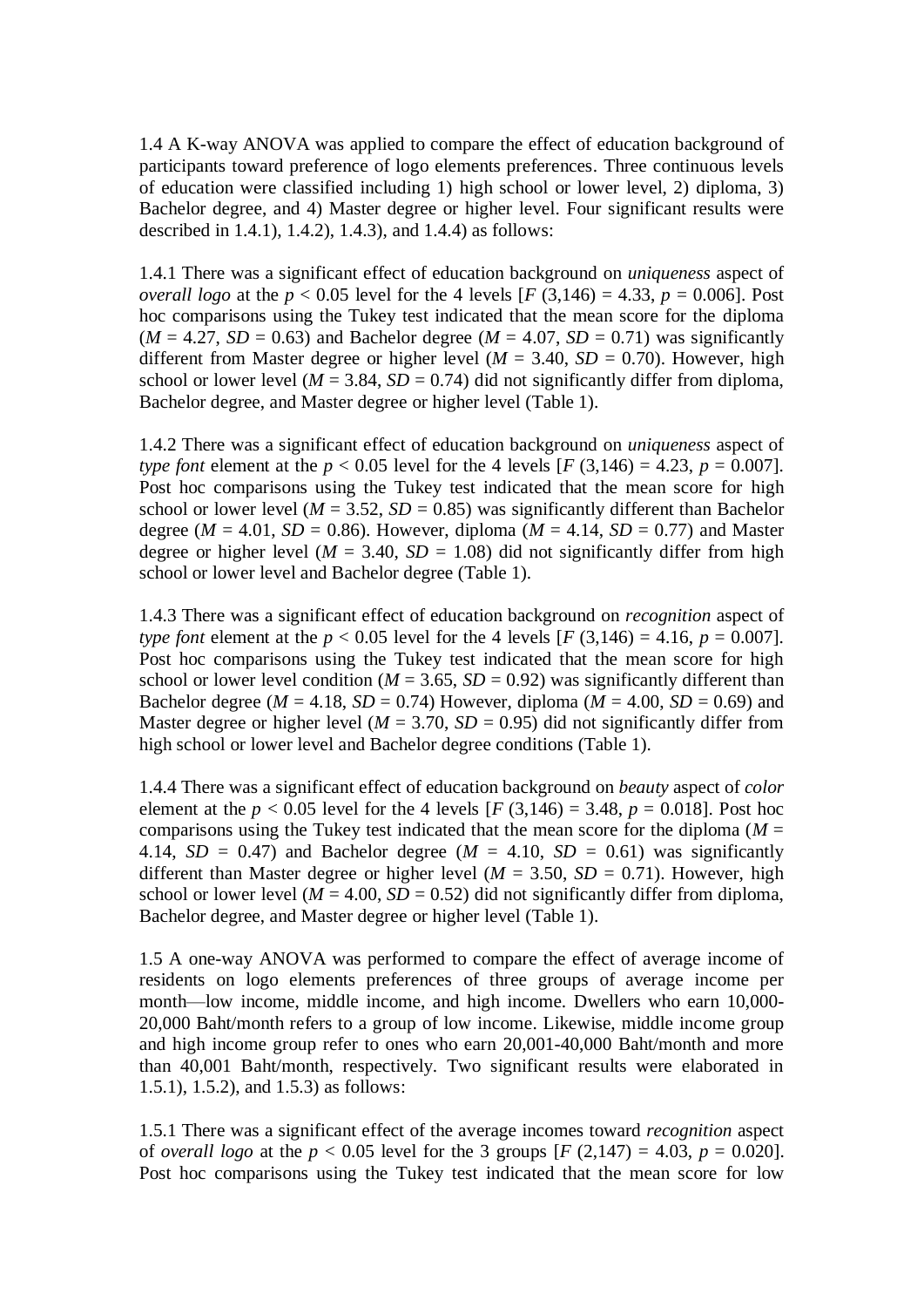income group ( $M = 4.12$ ,  $SD = 0.76$ ) was significantly different than high income group ( $M = 3.57$ ,  $SD = 0.93$ ). However, middle income group ( $M = 3.95$ ,  $SD = 0.74$ ) did not significantly differ from low income group and high income group (Table 1).

1.5.2 There was a significant effect of the average incomes toward *beauty* aspect of *color* element at the  $p < 0.05$  level for the 3 groups  $[F (2, 147) = 3.31, p = 0.039]$ . Post hoc comparisons using the Tukey test indicated that the mean score for middle income group ( $\overline{M}$  = 4.14, *SD* = 0.53) was significantly different than high income group ( $M$  = 3.76,  $SD = 0.70$ ). However, low income group ( $M = 4.05$ ,  $SD = 0.60$ ) did not significantly differ from middle income group and high income group (Table 1).

1.6 A K-way ANOVA was conducted to compare the effect of occupation of participants toward logo elements preferences in student, government officer, private sector/state enterprise officer, self-employment, employee, and others. Significant difference in various occupation toward logo elements were not found.

| <b>Characterist</b><br>ics |                         | <b>Overall Logo</b>                          |                                               | <b>Type Font</b> |                                              | Graphic                                       |        |                                    | <b>Color</b>                        |                                                |                                    |                                    |                                              |
|----------------------------|-------------------------|----------------------------------------------|-----------------------------------------------|------------------|----------------------------------------------|-----------------------------------------------|--------|------------------------------------|-------------------------------------|------------------------------------------------|------------------------------------|------------------------------------|----------------------------------------------|
|                            |                         | Uniquene<br>$\overline{\text{ss}}$           | Recogniti<br>$\overline{\text{m}}$            | Beauty           | Uniquene<br>$\overline{\text{ss}}$           | Recogniti<br>$\overline{\text{no}}$           | Beauty | Uniquene<br>$\overline{\text{ss}}$ | Recogniti<br>$\overline{\text{cm}}$ | Beauty                                         | Uniquene<br>$\overline{\text{ss}}$ | Recogniti<br>$\overline{\text{m}}$ | Beauty                                       |
| Gender                     | $\mathbf T$             |                                              |                                               |                  |                                              |                                               |        |                                    |                                     | (14)<br>8)<br>$=$ -<br>3.1<br>$\boldsymbol{0}$ |                                    |                                    |                                              |
|                            | $p-$<br>value           |                                              |                                               |                  |                                              |                                               |        |                                    |                                     | .00<br>$\overline{2}$                          |                                    |                                    |                                              |
| Background<br>Education    | $\mathbf{F}$            | (3,1)<br>46)<br>$=$<br>4.3<br>$\overline{3}$ |                                               |                  | (3,1)<br>46)<br>$=$<br>4.2<br>$\overline{3}$ | (3,1)<br>46)<br>$\equiv$<br>4.1<br>$\sqrt{6}$ |        |                                    |                                     |                                                |                                    |                                    | $(3,1)$<br>46)<br>$=$<br>3.4<br>8            |
|                            | $p-$<br>value           | .00<br>6                                     |                                               |                  | 007                                          | 007                                           |        |                                    |                                     |                                                |                                    |                                    | $\begin{array}{c} .01 \\ 8 \end{array}$      |
| Average Income             | $\mathbf F$             |                                              | (2,1)<br>47)<br>$\qquad \qquad =$<br>4.0<br>3 |                  |                                              |                                               |        |                                    |                                     |                                                |                                    |                                    | $(2,1)$<br>47)<br>$=$<br>3.3<br>$\mathbf{1}$ |
|                            | $\mathbf{p}$ -<br>value |                                              | 020                                           |                  |                                              |                                               |        |                                    |                                     |                                                |                                    |                                    | .03<br>9                                     |

Table 1: Summary of the Effects of Residential Preferences toward Logo Elements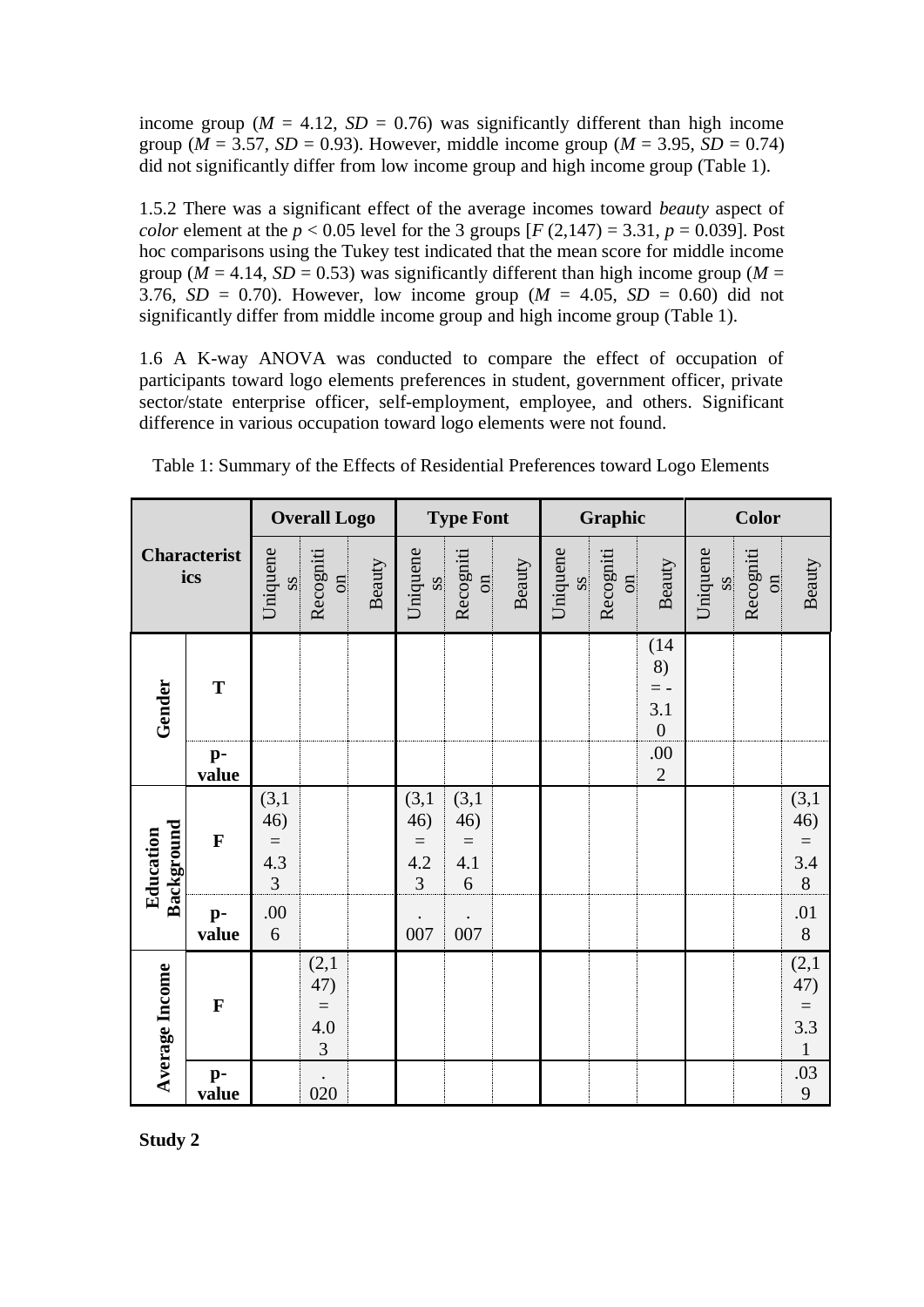The initial results displayed that the majority of respondents perceive brand personality by considering overall logo (60.7%) rather than specific elements (39.3%), i.e., type font, graphic, and color. Moreover, *sincerity*/*simplicity* was the most personality perceived by 33.3% of respondents when observing overall Pruksa logo (Table 2). A Chi-Square Test was calculated to examine association factors between elements of logo and brand personality traits by considering overall logo versus its specific elements, i.e., type font, graphic, or color—the significant relationship to clients' attitudes toward brand personality was found,  $\lambda^2$  (9, *N* = 150) = 23.20, *p* = 0.006, Cramer's  $V = 0.227$ . Further examination was made to confirm the initial relationship by classifying logo elements into four types including 1) overall logo, 2) type font, 3) graphic, and color. Correspondingly, there was also a significant relation  $\lambda^2$  (3, *N* = 150) = 8.64, *p* = 0.034, Cramer's *V* = 0.240. These two results help confirming that brand personality, *sincerity*/*simplicity* in this case, was judged by considering logo as a whole, not by its separately individual elements.

|                                   | <b>Brand Personality</b>                       |                                              |                                        |                                           |                     |  |  |  |  |
|-----------------------------------|------------------------------------------------|----------------------------------------------|----------------------------------------|-------------------------------------------|---------------------|--|--|--|--|
| <b>Logo</b><br><b>Element</b>     | Sophistication/<br><b>Up-to-date</b><br>$(\%)$ | Excitement/<br><b>Friendliness</b><br>$(\%)$ | Security/<br><b>Trustworthy</b><br>(%) | Sincerity/<br><b>Simplicity</b><br>$(\%)$ | <b>Total</b><br>(%) |  |  |  |  |
| <b>Overall</b><br><b>Logo</b>     | 20.7                                           | 4.0                                          | 12.0                                   | 24.0                                      | 60.7                |  |  |  |  |
| <b>Specific</b><br><b>Element</b> | 10.7                                           | 4.0                                          | 15.4                                   | 9.4                                       | 39.3                |  |  |  |  |
| <b>Type Font</b>                  | 2.7                                            | 1.3                                          | 6.0                                    | 2.7                                       | 12.7                |  |  |  |  |
| Graphic                           | 4.7                                            | 0.7                                          | 8.7                                    | 2.0                                       | 16.0                |  |  |  |  |
| Color                             | 3.3                                            | 2.0                                          | 0.7                                    | 4.7                                       | 10.7                |  |  |  |  |
| Total $(\% )$                     | 31.3                                           | 8.0                                          | 27.3                                   | 33.3                                      | 100.0               |  |  |  |  |

Table 2: Summary of Pruksa Brand Personality Perception

#### **Conclusion and Discussion**

According to research question No. 1—the effects of logo elements on Pruksa residents' perception were investigated—the results help explaining that elements of logo attracted distinctive characteristics of clients differently. The *beauty* aspect of *Graphic* element was stimulated by female more than male, while both genders perceive other elements of logo similarly. In contrary, Pruksa clients with different education background showed their equivalent interests on *graphic* element. However, their appreciation in *logo, type font, and color* of logo were dissimilar. While it was noticeable that the difference of average income of Pruksa clients affected the perception of *overall logo* and *color* element differently. Nevertheless, other clients' characteristics including two types of habitation, variation of ages, and diverse occupations showed no effect on the preference of logo elements. Referring to research question No. 2, Pruksa clients' attitudes toward brand personality were explored. Among brand personality traits, *sincerity/simplicity* was most perceived as Pruksa brand personality by viewing *logo* as a whole. As a consequence, when recognizing brand personality is the main objective, attention should be paid on designing logo as a whole rather than focusing on individual element of logo.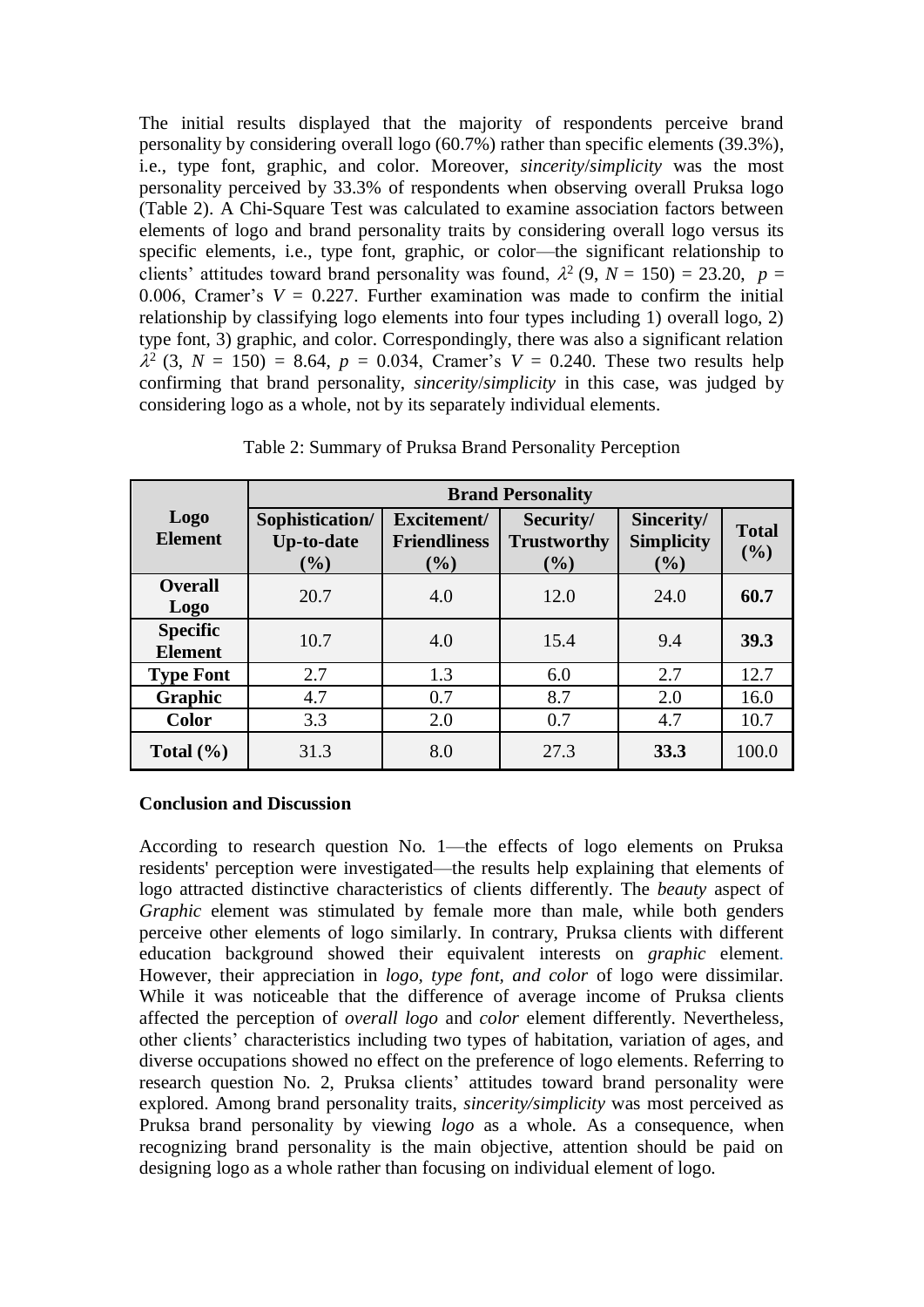#### **Future Research**

This research explored clients' perspectives toward logo elements particularly in real estate business, other kinds of product category can be applied through this methodology. Besides, views of other stakeholders of the product such as Pruksa's employee should be combined with the opinions of its clients to understand all related attitudes toward logo design. In order to truly comprehend the identity of business, other aspects of corporate identity can be investigated such as brand image and brand loyalty with its relations to brand personality and brand identity.

#### **Acknowledgement**

My sincere thanks go to my research grants, King Mongkut's Institute of Technology Ladkrabang, for the support of my study.

**References:**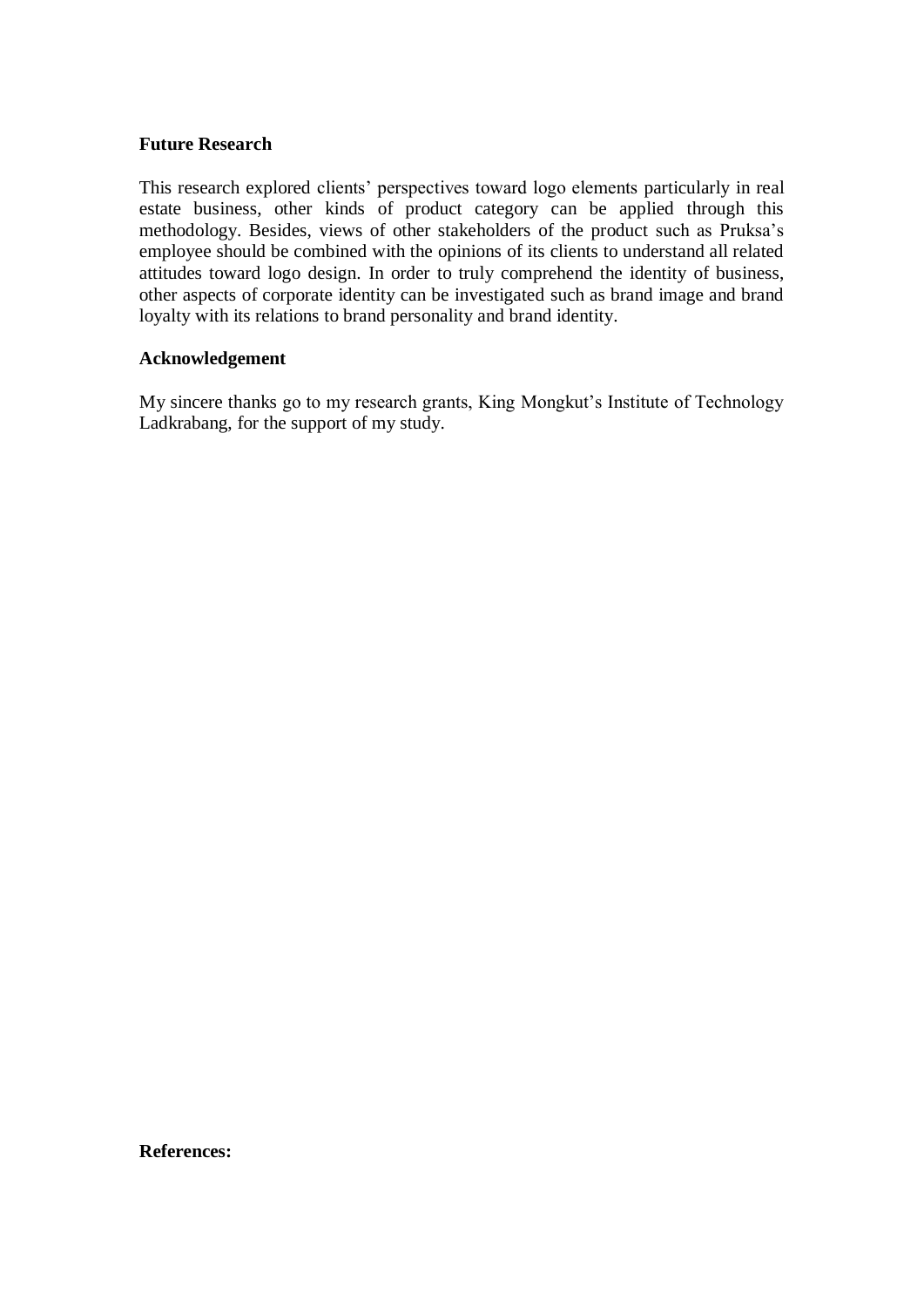Aaker, J. L., Benet-Martinez, V., & Garolera, J. (2001, September). Consumption of symbols as carriers of culture: A study of Japanese and Spanish brand personality contructs. *Journal of Personality and Social Psychology, 81*, 492-508.

Aaker, L. J. (1997). Dimensions of Brand Personality. *Journal of Makerting Research, 34*(3), 347-356.

Foroudi, P., Melewar, T. C., & Gupta, S. (2014). Linking corporate logo, corporate image, and reputation: An examination of consumer perceptions in the financial setting. *Journal of Business Research, 67*, 2269-2281.

Geuens, M., Weijters, B., & Wulf, K. D. (2009). A new measure of brand personality. *Intern. J. of Research in Marketing, 26*, 97-107.

Han, J., & Schmitt, B. (1997). The relative importance of product category dynamics and corporate identity in brand extensions: A comparison of Hong Kong and U.S. consumers. *Journal of International Marketing, 5*(1), 77-92.

Hem, L. E., & Iversen, N. M. (2004). How to develop a destination brand logo: A qualitative and quantitative approach. *Scandinavian Journal of Hospitality and tourism, 4*(2), 83-105.

Henderson, P. W., & Cote, J. A. (1998). Guidelines for selecting or modifying logos. *Journal of Marketing, 62*, 14–30.

Henderson, P. W., Cote, J. A., Leong, S. M., & Schmitt, B. (2003). Building strong brands in Asia: selecting the visual components of image to maximize brand strength. *International Journal of Research in Marketing, 20*, 297-313.

Hynes, N. (2009). Colour and meaning in corporate logos: An empirical study. *Brand Management, 16*(8), 545-555.

Jablonski, N., & Chaplin, G. (2000). The evolution of human skin coloration. *Journal Human Evolution, 39*(1), 57-106.

Lieven, T., Grohmann, B., Herrmann, A., Landwehr, J. R., & Tilburg, M. V. (2015). The effect of brand design on brand gender perceptions and brand preference. *European Journal of Marketing, 49*(1/2), 146-169.

Machado, J. C., de Carvalho, V. L., Torres, A., & Costa, P. (2015). Brand logo design: examining consumer response to naturalness. *Journal of Product & Brand Management, 24*(1), 78-87.

Park, C. W., Eisingerich, A. B., Pol, G., & Park, J. W. (2013). The role of brand logos in firm performance. *Journal of Business Research, 66*, 180-187.

Pittard, N., Ewing, M., & Jevons, C. (2007). Aesthetic theory and logo design: examining consumer response to proportion across cultures. *International Marketing Review, 24*(4), 457–473.